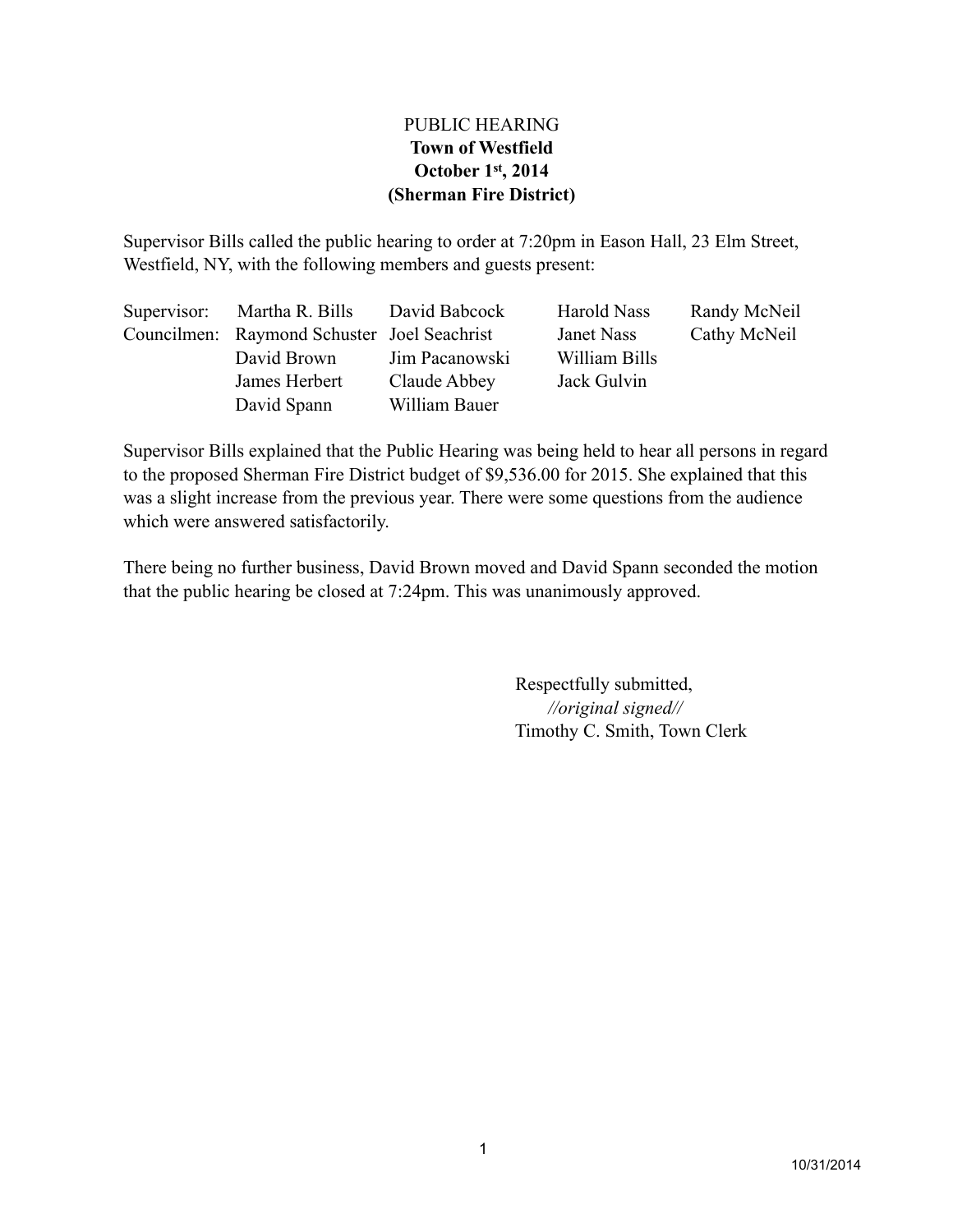# PUBLIC HEARING **Town of Westfield October 1st, 2014 (Westfield Fire District)**

Supervisor Bills called the public hearing to order at 7:25pm in Eason Hall, 23 Elm Street, Westfield, NY, with the following members and guests present:

| Supervisor: Martha R. Bills                 | David Babcock  | Harold Nass   | Randy McNeil |
|---------------------------------------------|----------------|---------------|--------------|
| Councilmen: Raymond Schuster Joel Seachrist |                | Janet Nass    | Cathy McNeil |
| David Brown                                 | Jim Pacanowski | William Bills |              |
| James Herbert                               | Claude Abbey   | Jack Gulvin   |              |
| David Spann                                 | William Bauer  |               |              |

 Supervisor Bills explained that the Public Hearing was being held to hear all persons in regard to the proposed Westfield Fire District contract of \$46,527.22 for 2015. \$54,000 will be budgeted with \$7473 to be included toward future equipment purchases. She provided a brief description of the budget highlighting that as always this expense is split with the Village based on actual department costs. WFD Chief William Bills thanked then Town for its continued support. A

There being no further business, Martha Bills moved and David Brown seconded the motion that the public hearing be closed at 7:29pm. This was unanimously approved.

> Respectfully submitted, *//original signed//* Timothy C. Smith, Town Clerk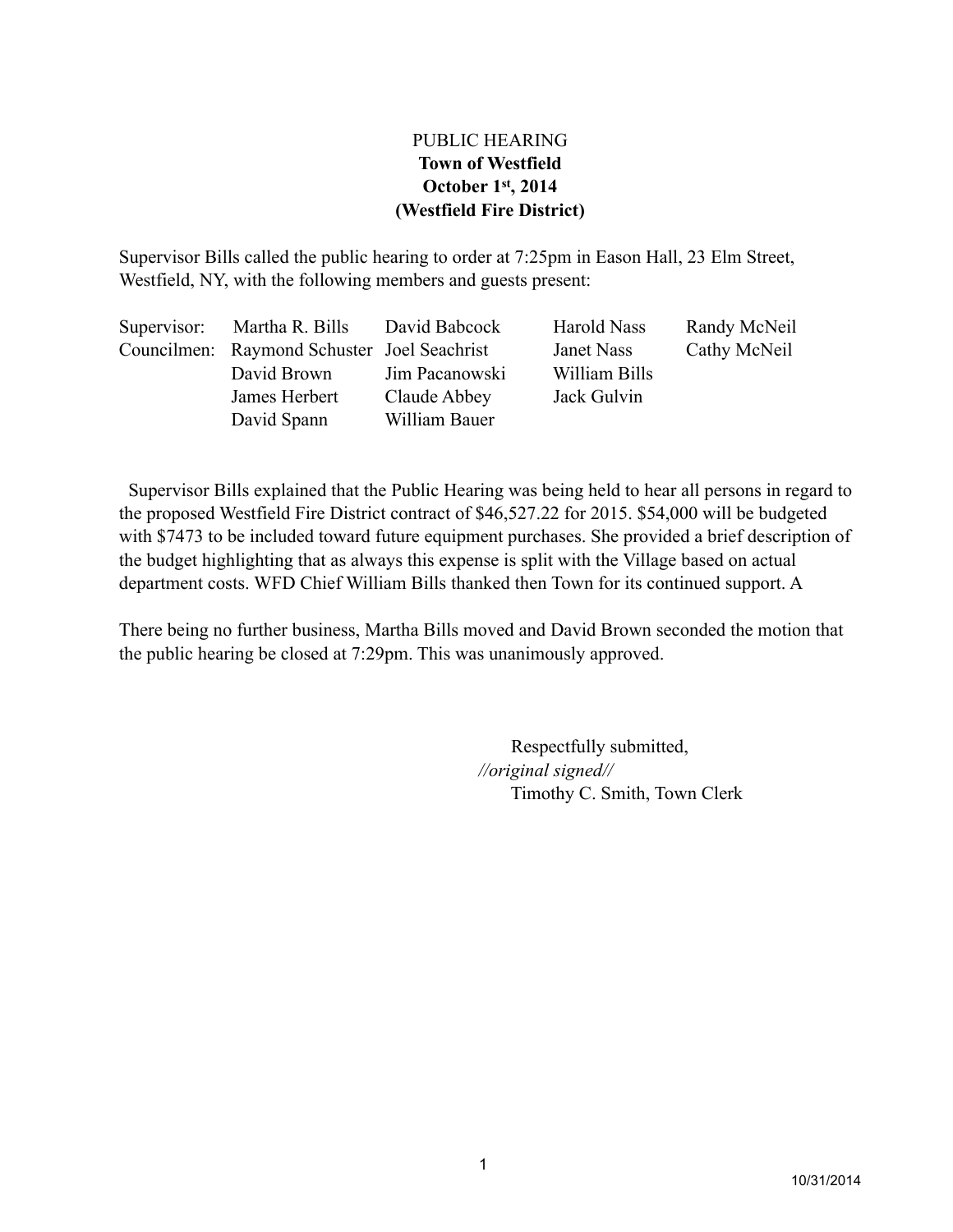#### TOWN BOARD MEETING **Town of Westfield October 1st, 2014**

The regular meeting of the Town Board of the Town of Westfield was called to order at 7:30pm in Eason Hall, 23 Elm Street, Westfield, NY, with the following members and guests present:

| Supervisor: Martha R. Bills                 | David Babcock  | Harold Nass   | Randy McNeil |
|---------------------------------------------|----------------|---------------|--------------|
| Councilmen: Raymond Schuster Joel Seachrist |                | Janet Nass    | Cathy McNeil |
| David Brown                                 | Jim Pacanowski | William Bills |              |
| James Herbert                               | Claude Abbey   | Jack Gulvin   |              |
| David Spann                                 | William Bauer  |               |              |

James Herbert moved and David Spann seconded a motion to waive the reading of the minutes inasmuch as all members received a copy thereof and that the minutes be approved. Unanimously carried.

The Town Clerk's report together with a check in the amount of \$3924.67 representing fees for the month of September 2014 was turned over to the Supervisor. State and County agencies received checks totaling \$5851.65.

The Supervisor's report is as follows:

| <b>Fund</b>           | <b>Revenues</b> | Expenditures   | <b>Checking Balance</b> | <b>MM Balance</b> |
|-----------------------|-----------------|----------------|-------------------------|-------------------|
| Gen. A                | \$528,096.00    | \$529,917.00   | \$16,068.41             | \$671,629.09      |
|                       |                 |                | \$8343.45               |                   |
| Gen B                 | 160,068.00      | 58,626.00      | 75.18                   | 156,966.48        |
| Hwy DA                | 273,786.00      | 161,534.00     | 515.84                  | 330,999.85        |
| <b>Hwy DB</b>         | 323,135.00      | 405,097.00     | 37.64                   | 83,970.35         |
| Sewer HO1             | 23,625.00       | 20,718.00      | $-0-$                   | 3,307.55          |
| Water HO <sub>2</sub> | 16,275.00       | 12,203.00      | $-0-$                   | 98,390.65         |
| Wfd. Fire             | 54,039.00       | $-0-$          | $-0-$                   | 54,505.08         |
| Sherm. Fire           | 9,236.00        | 9,229.00       | $-0-$                   | 102.49            |
| Totals:               | \$1,388,260.00  | \$1,197,324.00 | \$25,040.52             | \$1,399,871.60    |

The Dog Warden's report for September 2014 was received and placed on file.

The Fire Department Report for September 2014 was received and placed on file.

The Historian's report for September 2014 was not received.

The Town Court report for September 2014 was received and placed on file.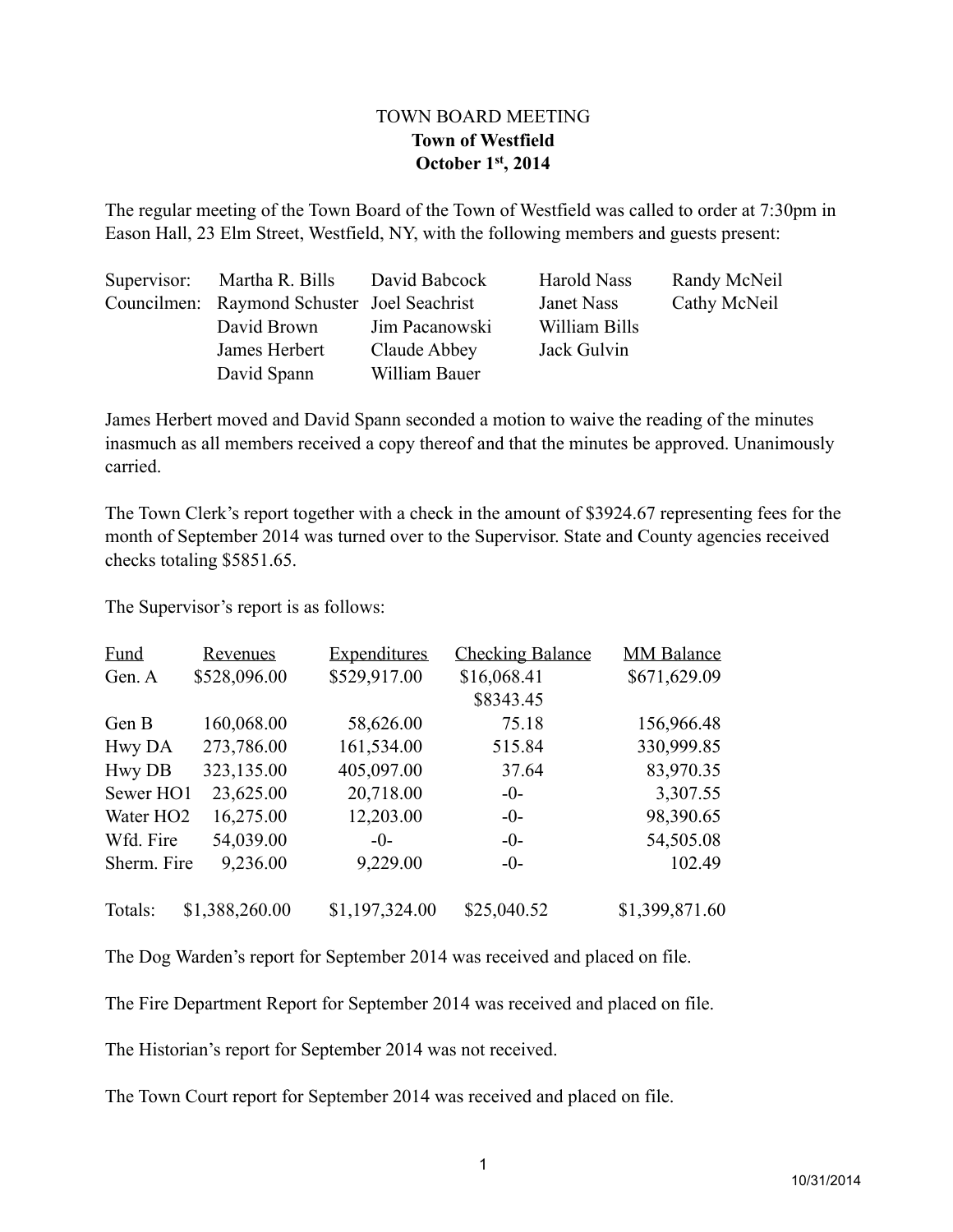The Westfield Police report for September 2014 was received and placed on file.

# Highway:

- The Town Highway Superintendent submitted a written report on activities for September 2014 and highlighted continued work on the Barcelona Water Project, fuel usage, and mowing.

# Code Enforcement:

- The Code Enforcement Officer submitted a written report highlighting that 15 permits were issued in the Town for September 2014 and updates on home construction including 3 on Parker Road.

Barcelona Harbor. The dredging of harbor was completed. The Town is awaiting the final report from the Army Corps of Engineers.

Public Comment: None.

The Town Supervisor made the following announcements:

- First Friday / 3 Oct 2014 (5-8pm)
- Fall Clean-Up (Transfer Station / 11 Oct 2014 from 9:00am 1:00pm)
- STW Fall Planning & Zoning Conference (Chautauqua Suites / 6 Nov 2014)

# Old Business:

- Supervisor Bills stated she recently attended a County LWRP meeting to discuss maximizing the business and tourism potential along the Lake Erie shoreline.
- She also noted that Barcelona Sweatshirts & long sleeved T-Shirts are now available (\$25 / \$15)

# New Business:

- A Special Meeting (2014 Budget Workshop #2) was set for 20 Oct 2014 @ 4:00pm.
- Martha Bills moved and David Brown seconded a motion to set dates for the following Public Hearings:
	- Preliminary Budget (7:20pm / 5 Nov 2014 in Eason Hall)
	- Special Assessment Roll (7:25pm / 5 Nov 2014 in Eason Hall)

These were unanimously approved.

---------------------------------------------------------------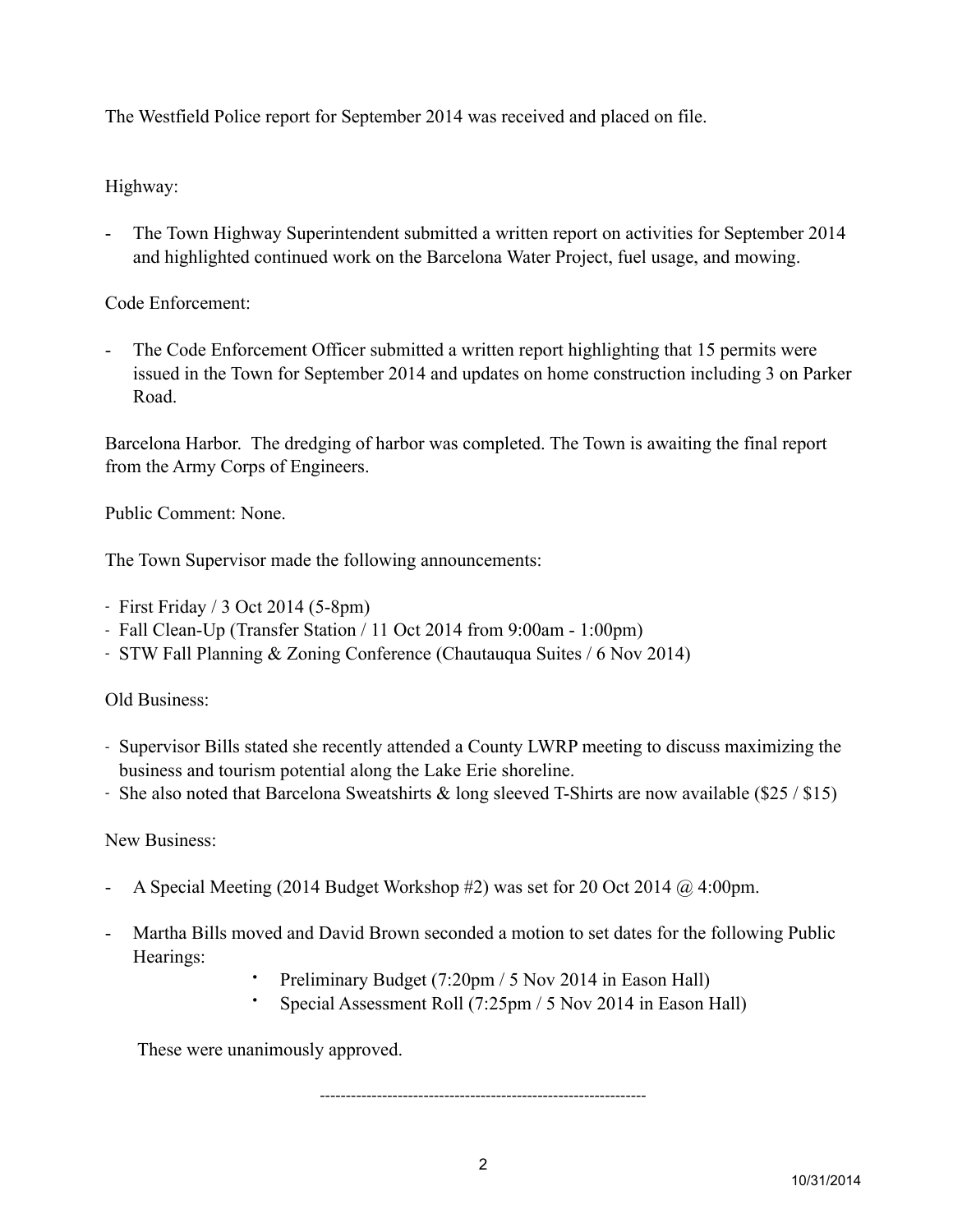- Raymond Schuster offered the following resolution and moved for its adoption:

#### **Resolution No. 50 of 2014**

Authorization for the Supervisor to Sign the Sherman and Westfield Fire District Contracts

**RESOLVED**, that the Town Board of the Town of Westfield hereby authorizes the Town Supervisor to sign the contracts for the 2014 Sherman and Westfield Fire Districts.

This was seconded by David Spann. Voting was as follows: Martha Bills, aye; David Brown, aye; Raymond Schuster, aye; David Spann, aye; James Herbert, aye.

------------------------------------------------------------

- David Brown offered the following resolution and moved for its adoption:

**Resolution #51 of 2014** Authorizing Transfer of Surplus Property to Robbins Properties, LLC, Subject to Permissive Referendum

**WHEREAS**, for several decades the Town has owned a parcel of real property on West Main Road, which is now designated on the official tax map of Chautauqua County as Section 209.00, Block 1, Lot 23 and used as a dump for biodegradable materials collected by the Town, and

**WHEREAS,** the owner of adjacent land, Robbins Properties, LLC, has offered the Town fair and adequate consideration to purchase a portion of the said parcel for the amount of \$8,000, and

**WHEREAS**, it is no longer necessary for the Town to retain this part of the parcel,

**NOW, THEREFORE, BE IT RESOLVED**, that the Town Board of the Town, in regular session duly convened, does hereby authorize and direct the Supervisor of said Town to execute a Contract of Sale and pursuant thereto deliver to Robbins Properties, LLC such instruments as are necessary to convey and provide access to the said property to the purchaser, subject to a permissive referendum as permitted by law.

This was seconded by David Spann. Voting was as follows: Martha Bills, aye; David Brown, aye; Raymond Schuster, aye; David Spann; James Herbert, aye.

----------------------------------------------------

- David Spann offered the following resolution and moved for its adoption:

**Budget Resolution No. 2 of 2014** 2014 Budget Revisions

| <b>Revision Description</b> |                               | <b>Increase</b>     | <b>Decrease</b><br><b>Expenditure</b> | <b>Increase</b> |  |
|-----------------------------|-------------------------------|---------------------|---------------------------------------|-----------------|--|
|                             |                               | <b>Expenditures</b> | s                                     | Revenue         |  |
|                             | A Funds (General)             |                     |                                       |                 |  |
| A.26.2770.0 Misc Revenue    |                               |                     |                                       | \$46,039.75     |  |
|                             | A.92.7180.42 Harbor Imp Grant | \$46,039.75         |                                       |                 |  |
| A.43.1220.4                 | Sprvr CE                      | \$214.00            |                                       |                 |  |
| A.45.1440.4                 | Engineer                      | \$6000.00           |                                       |                 |  |
| A.47.1920.4                 | <b>Municipal Dues</b>         | \$9.00              |                                       |                 |  |